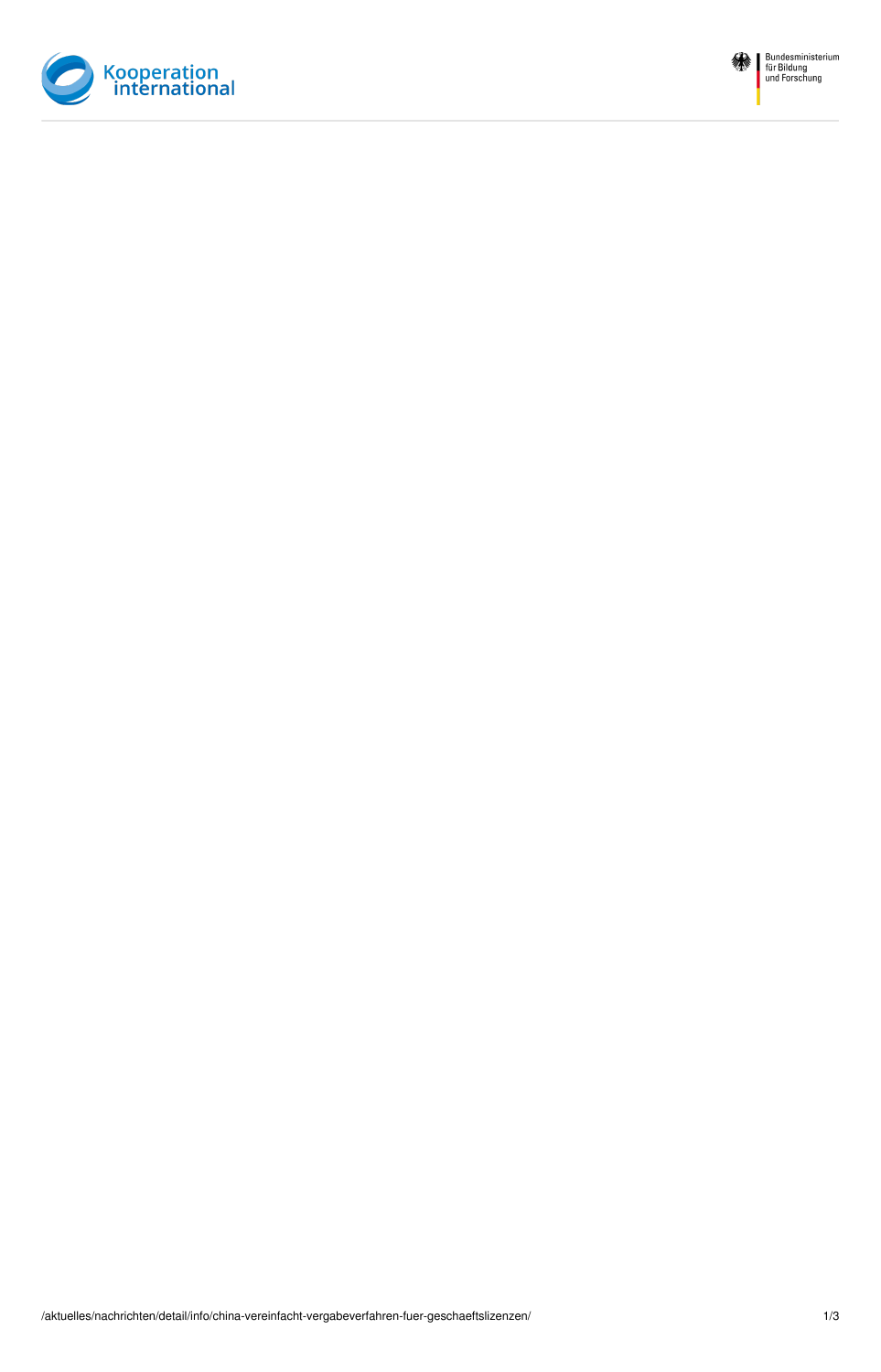



# China vereinfacht Vergabeverfahren für Geschäftslizenzen

14.07.2015

Die chinesische Regierung möchte unternehmerisches Handeln und Innovation auf breiter Basis fördern. Dazu hat das Generalbüro des chinesischen Staatsrates Ende Juni eine Richtlinie zur Reform der Vergabe von Geschäftslizenzen veröffentlicht. Statt bisher drei separate Lizenzen zu erwerben, müssen Unternehmen sich künftig nur noch einer sogenannten "3-in-1"-Zertifaktion unterziehen. Das Verfahren, das bereits in einigen Pilotregionen zur Anwendung kommt, wird jetzt auf vier Freihandelszonen erweitert und soll bis Ende 2015 in ganz China gültig sein.

### New guideline to reform business license registration

The State Council general office released a guideline on June 29 on the reform of business license registration. The document aims to promote the "3 in 1" registration system, which means that entrepreneurs only require one certificate — issued by an industry and commerce administration department — in order to start a business.

The certificate integrates the old business license, the certificate of organization code and the tax registration certificate by using a new "social credit code".

The reform thus aims to simplify procedures and improve the efficiency of the business registration process.

The old registration system required entrepreneurs to obtain three licenses from three different departments industry and commerce administration department, quality and technology supervision department, and taxation department.

Accelerating the reform is aimed at facilitating the registration of enterprises, and promoting mass entrepreneurship and innovation.

Departments responsible for the promotion of the reform should coordinate with the development of electronic management, information platform construction, and the development of a social credit code system.

The document says that current pilot areas should continue the reform, and the central government also supports the addition of the Shanghai, Guangdong, Tianjin and Fujian free trade zones as new pilot areas — with the aim of promoting the "3 in 1" business license registration system nationwide by the end of 2015.

#### Quelle: ENGLISH.GOV.CN

Redaktion: 14.07.2015 von Tim Mörsch, VDI Technologiezentrum GmbH

Länder / Organisationen: China

Themen: Wirtschaft, Märkte, Strategie und Rahmenbedingungen

### [Zurück](https://www.kooperation-international.de/aktuelles/nachrichten/)

## Weitere Informationen